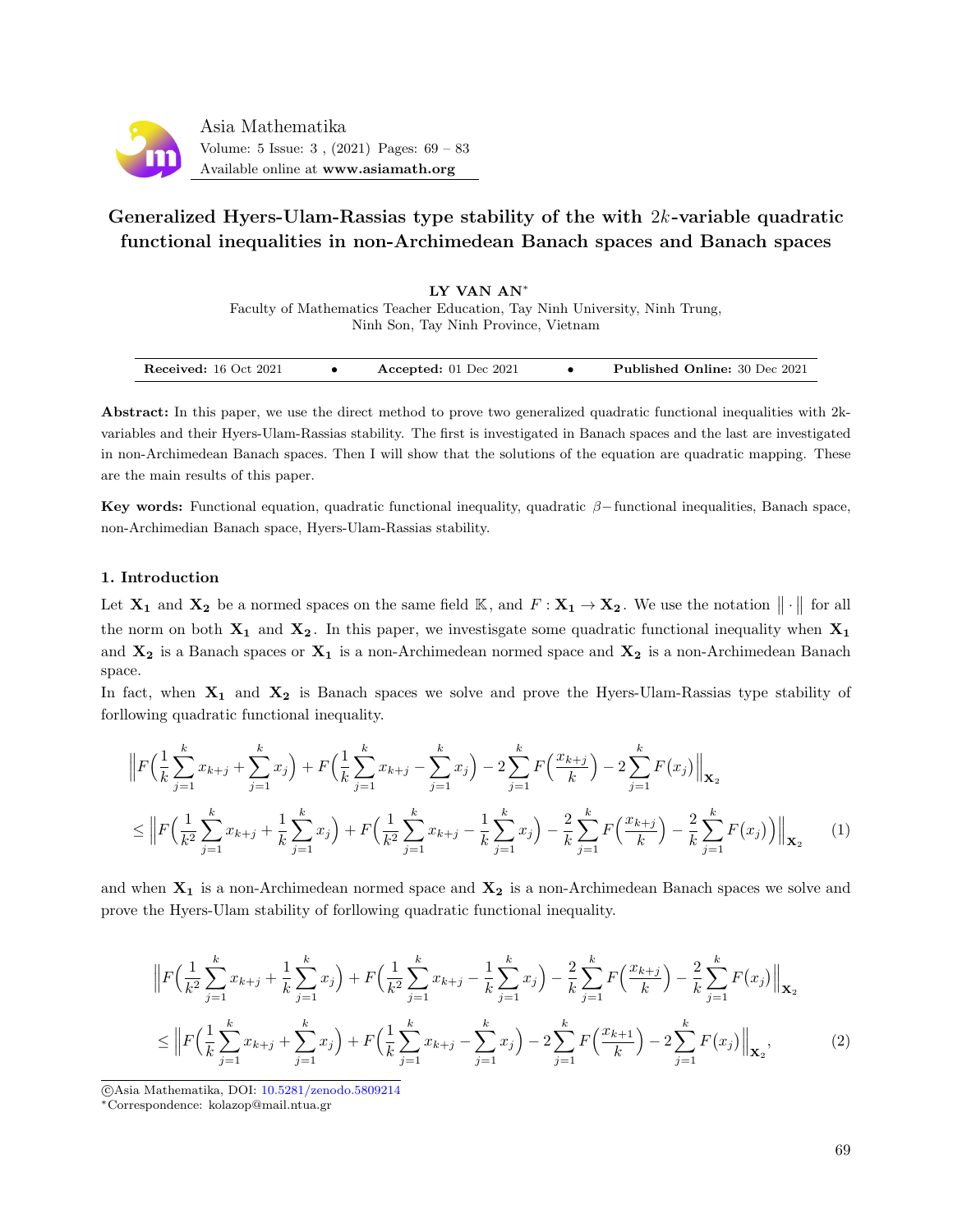The study of the functional equation stability originated from a question of S.M. Ulam [\[24\]](#page-14-0), concerning the stability of group homomorphisms. Let  $(G,*)$  be a group and let  $(G', \circ, d)$  be a metric group with metric  $d(\cdot, \cdot)$ . Geven  $\epsilon > 0$ , does there exist a  $\delta > 0$  such that if  $f : G \to G'$  satisfies

$$
d(f(x*y), f(x) \circ f(y)) < \delta
$$

for all  $x, y \in G$  then there is a homomorphism  $h : G \to G'$  with

$$
d\Big(f\big(x\big),h\big(x\big)\Big)<\epsilon
$$

for all  $x \in G$ , if the answer, is affirmative, we would say that equation of homomophism  $h(x * y) = h(y) \circ h(y)$ is stable. The concept of stability for a functional equation arises when we replace functional equation by an inequality which acts as a perturbation of the equation. Thus the stability question of functional equations is that how do the solutions of the inequality differ from those of the given function equation.

The stability of quadratic functional equation was proved by Skof [\[21\]](#page-14-1) for mappings  $f : E_1 \to E_2$  where  $E_1$  is a normed space and  $E_2$  is a Banach space. Cholewa [\[5\]](#page-14-2) noticed that the theorem of Skof is still true if the relevant domain  $E_1$  is replaced by an Abelian group. The functional equation:

$$
f(x + y) + f(x + y) - 2f(x) - 2f(y)
$$

is called the quadratic functional equation.

The functional equation:

$$
f(\frac{x+y}{2}) + f(\frac{x-y}{2}) - \frac{1}{2}f(x) - \frac{1}{2}f(y) = 0
$$

is called a Jensen type the quadratic functional equation.

The first work on the stability problem for functional equations in non-Archimedean spaces was started by Moslehian and Rassias [\[16\]](#page-14-3). Moslehian and Sadeghi [\[15\]](#page-14-4) investigated the stability of cubi functional equations in non-Archimedean normed space

In  $[10]$  Gilány showed that is if satisfies the functional inequality

$$
||2f(x) + 2f(y) - f(xy^{-1})|| \le ||f(xy)||
$$

then  $f$  satisfies the Jordan-von Newman functional equation

$$
2f(x) + 2f(y) = f(xy) + f(xy^{-1}).
$$
\n(3)

Seen [\[20\]](#page-14-6). Gilányi [\[11\]](#page-14-7) and Fechner [\[8\]](#page-14-8) proved the Hyers-Ulam-Rassia stability of the functional inequality. Choonkil Park [\[18\]](#page-14-9) obtained the solutions of the quadratic functional inequality. Recently, in [\[2,](#page-14-10) [14,](#page-14-11) [18\]](#page-14-9) the authors studied the Hyers-Ulam-Rassia stability for the following functional inequalities in Banach space and non-Archimedean Banach space:

$$
\left\| f(x+y) + f(x+y) - 2f(x) - 2f(y) \right\|
$$
  
\$\leq \left\| f\left(\frac{x+y}{2}\right) + f\left(\frac{x-y}{2}\right) - \frac{1}{2}f(x) - \frac{1}{2}f(y) \right\|\$ (4)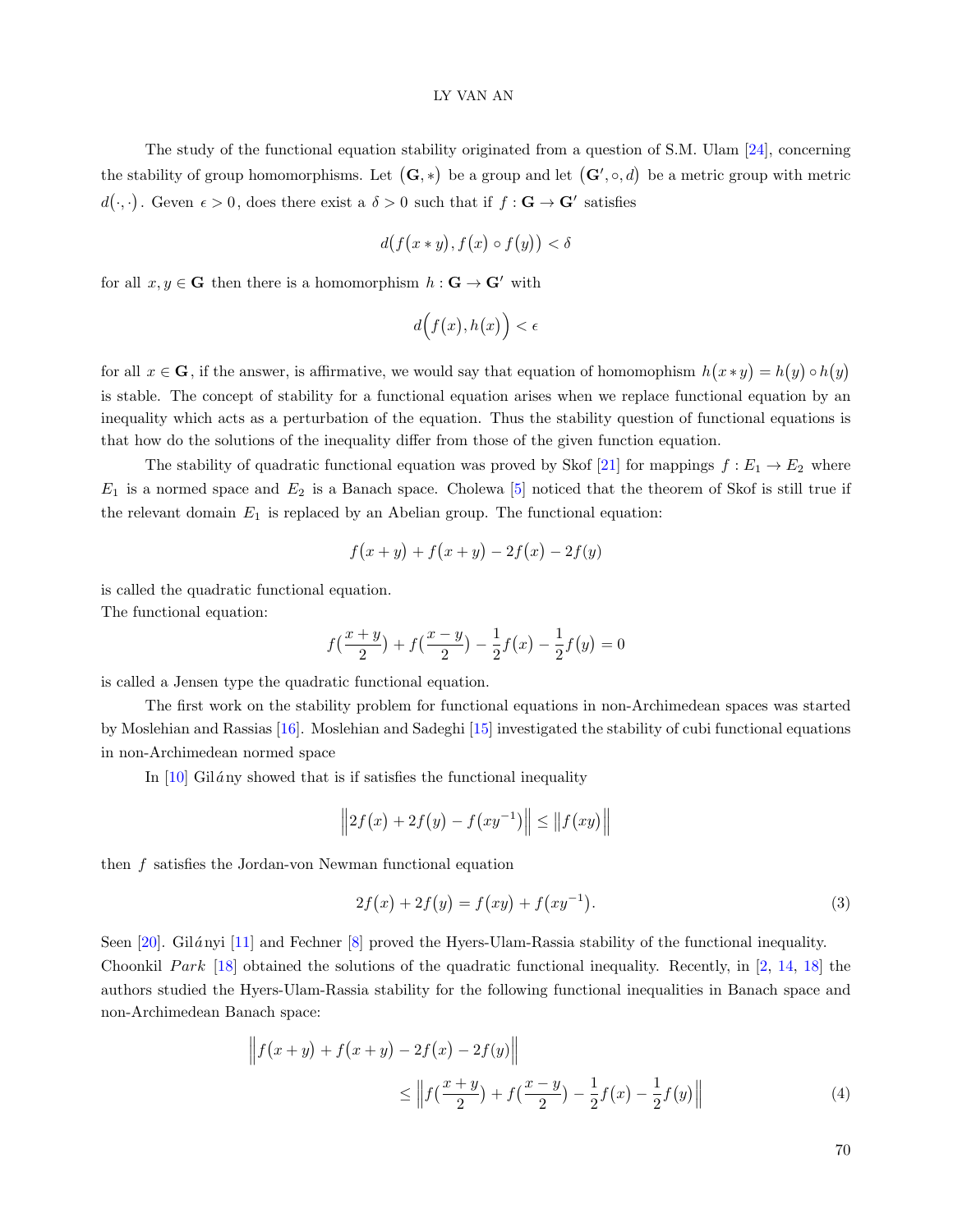and

$$
\left\| f\left(\frac{x+y}{2}\right) + f\left(\frac{x-y}{2}\right) - \frac{1}{2}f(x) - \frac{1}{2}f(y) \right\|
$$
  
 
$$
\leq \left\| f(x+y) + f(x-y) - 2f(x) - 2f(y) \right\|. \tag{5}
$$

Next

$$
\left\| f\left(\frac{x+y}{2} + z\right) + f\left(\frac{x+y}{2} - z\right) - 2f\left(\frac{x+y}{2}\right) - 2f(z) \right\|
$$
  
 
$$
\leq \left\| f\left(\frac{x+y}{2^2} + \frac{z}{2}\right) + f\left(\frac{x+y}{2^2} - \frac{z}{2}\right) - f\left(\frac{x+y}{2}\right) - f(z) \right\|
$$
 (6)

and

$$
\left\| f\left(\frac{x+y}{2^2} + \frac{z}{2}\right) + f\left(\frac{x+y}{2^2} - \frac{z}{2}\right) - f\left(\frac{x+y}{2}\right) - f(z) \right\|
$$
  
\$\leq \left\| f\left(\frac{x+y}{2} + z\right) + f\left(\frac{x+y}{2} - z\right) - 2f\left(\frac{x+y}{2}\right) - 2f(z) \right\|. \$(7)\$

In this paper, we solve and proved the Hyers-Ulam-Rassias type stability for two quadratic functional inequalities (1)-(2), ie the quadratic functional inequalities with  $2k - variables$ . Under suitable assumptions on spaces  $X_1$  and  $X_2$ , we will prove that the mappings satisfying the quadratic functional inequatilies (1) or (2). Thus, the results in this paper are generalization of those in [\[2,](#page-14-10) [14,](#page-14-11) [18\]](#page-14-9) for functional inequatilies with  $2k - variables.$ 

The paper is organized as followns:

In section preliminaries we remind some basic notations in [\[15,](#page-14-4) [16\]](#page-14-3) such as We only redefine the solution definition of the quadratic equation function.

Section 3: is devoted to prove the Hyers-Ulam stability of the quadratic functional inequalities (1) when we assume that  $X_1$  and  $X_2$  is a Banach spaces.

Section 4: is devoted to prove the Hyers-Ulam stability of the quadratic functional inequalities (2) when  $X_1$  is a non-Archimedean normed space and  $X_2$  is a non-Archimedean Banach space.

#### 2. preliminaries

### 2.1. non-Archimedean normed spaces.

In this subsection we recall some basic notations from [\[14–](#page-14-11)[16\]](#page-14-3) such as non-Archimedean fields, non-Archimedean normed spaces and non-Archimedean Banach spaces. A valuation is a function  $|\cdot|$  from a field  $\mathbb K$  into  $[0,\infty)$ such that 0 is the unique element having the 0 valuation,

$$
\left| r \right| = 0 \Leftrightarrow r = 0
$$
  

$$
\left| r \cdot s \right| := \left| r \right| \left| s \right|, \forall r, s \in \mathbb{K}
$$

and the triangle inequality holds, i.e.,

$$
|r+s|\leq |r|+|s|, \forall r,s\in \mathbb{K}.
$$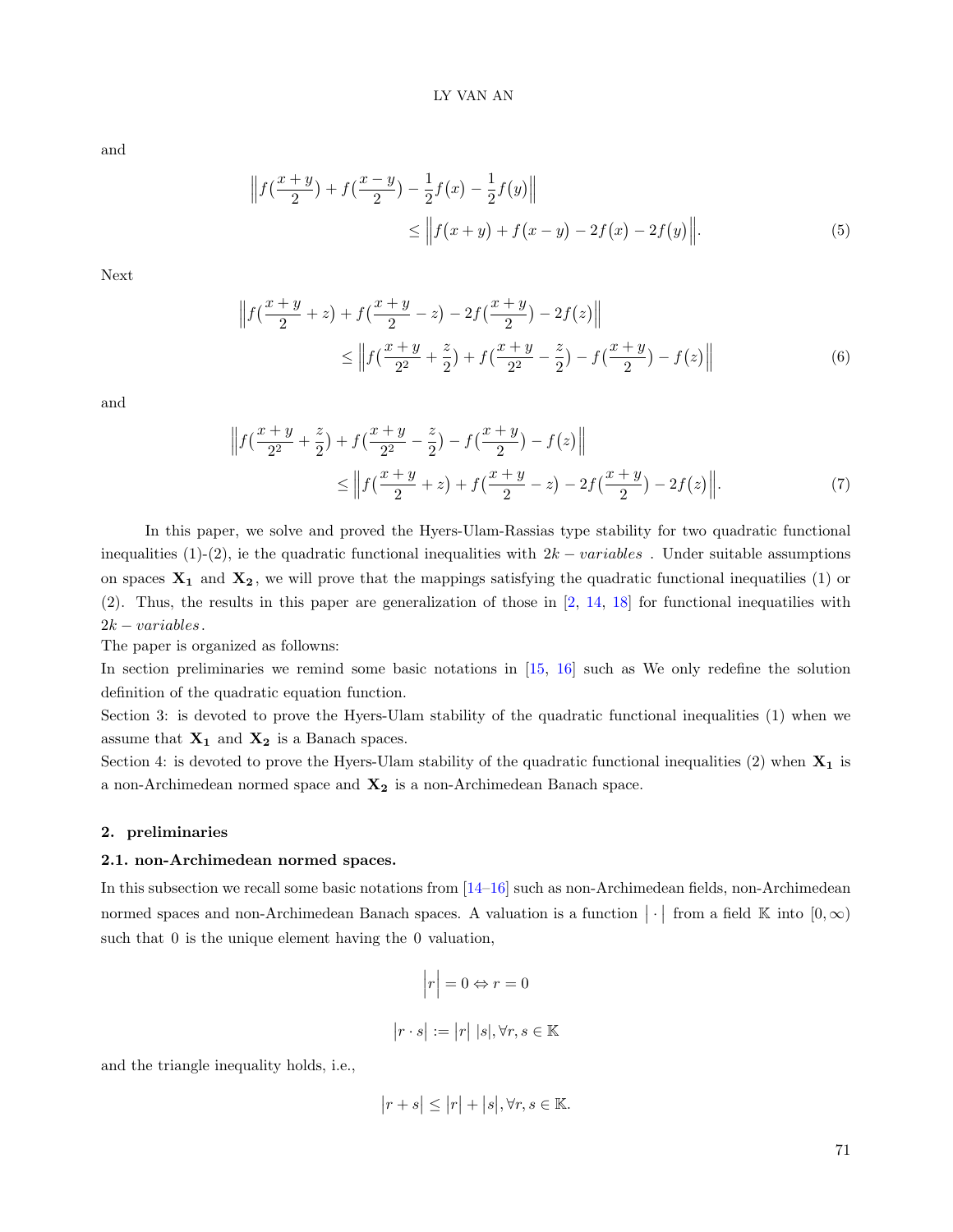A field K is called a valued field if K carries a valuation. The usual absolute values of R and C are examples of valuation. Let us consider a valuation which satisfies a stronger condition than the triangle inequality. If the strong triangle inequality is replaced by

$$
|r+s| \le \max\{|r|,|s|\}, \forall r, s \in \mathbb{K},
$$

then the function  $|\cdot|$  is called a non-Archimedean valuation. Clearly,  $|1| = |-1| = 1$  and  $|n| \leq 1, \forall n \in \mathbb{N}$ . A trivial example of a non-Archimedean valuation is the function  $|\cdot|$  talking everything except for 0 into 1 and  $|0| = 0$ . In this paper, we assume that the base field is a non-Archimedean field with  $|2| \neq 1$ , hence call it simply a field. .

**Definition 2.1.** Let be a vecter space over a filed K with a non-Archimedean  $|\cdot|$ . A function  $\|\cdot\|: X \to [0, \infty)$ is said a non -Archimedean norm if it satisfies the follwing conditions:

- 1.  $||x|| = 0$  if and only if  $x = 0$ ;
- 2.  $||rx|| = |r| ||x|| (r \in \mathbb{K}, x \in X);$
- 3.  $||x + y|| \leq max \{ ||x||, ||y||$  $x, y \in X$  hold.

Then  $(X, \|\cdot\|)$  is called a norm -Archimedean norm space.

**Definition 2.2.** A sequence  $\{x_n\}$  in a norm -Archimedean normed space **X** is a Cauchy sequence if and only if  $\{x_n - x_m\} \to 0$ .

**Definition 2.3.** Let  $\{x_n\}$  be a sequence in a norm -Archimedean normed space X.

- 1. A sequence  $\{x_n\}^{\infty}$  $\sum_{n=1}^{\infty}$  in a non -Archimedean space is a Cauchy sequence iff the sequence  $\left\{x_{n+1} - x_n\right\}_{n=1}^{\infty}$  $n=1$ converges to zero.
- 2. The sequence  $\{x_n\}$  is said to be convergent if, for any  $\epsilon > 0$ , there are a positive integer N and  $x \in X$  such that

$$
||x_n - x|| \le \epsilon \forall n \ge N,
$$

for all n,m  $\geq N$ . The we call  $x \in X$  a limit of sequence  $x_n$  and denote  $\lim_{n \to \infty} x_n = x$ .

3. If every sequence Cauchy in X converger, then the norm -Archimedean normed space X is called a norm -Archimedean Bnanch space.

### 2.2. Solutions of the equation.

The functional equation

$$
f(x + y) + f(x - y) = 2f(x) + 2f(y)
$$

is called the quadratic equation. In particular, every solution of the quadratic equation is said to be an quadratic mapping .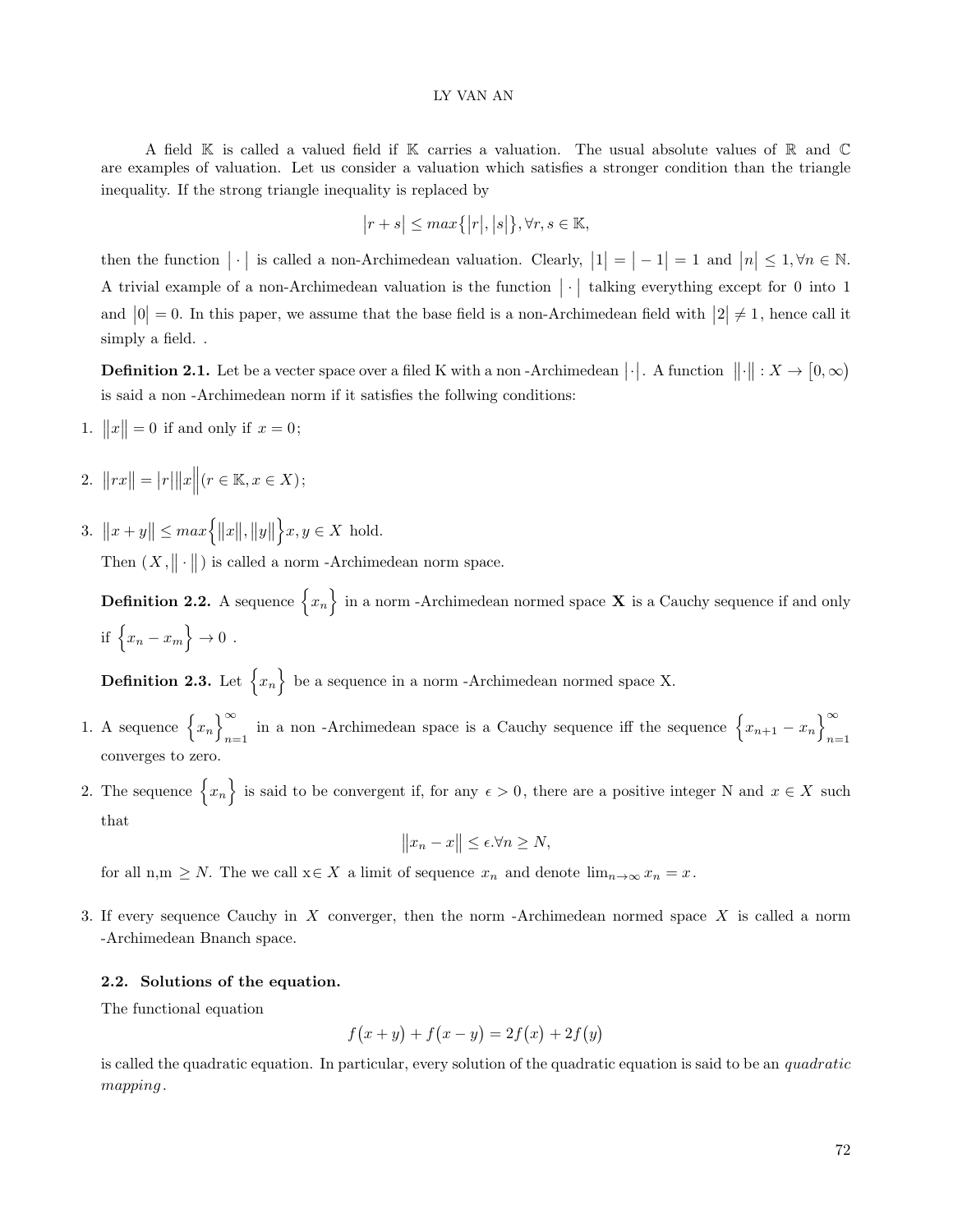### 3. Quadratic functional inequality in Banach space

Now, we study the solutions of (1). Note that for these inequalitie,  $X_1$  and  $X_2$  is a Banach spaces. Under this setting, we can show that the mapping satisfying (1) is qudratic. These results are give in the following.

**Lemma 3.1.** A mapping  $F: \mathbf{X}_1 \to \mathbf{X}_2$  satilies

$$
\|F\left(\frac{1}{k}\sum_{j=1}^{k}x_{k+j}+\sum_{j=1}^{k}x_j\right)+F\left(\frac{1}{k}\sum_{j=1}^{k}x_{k+j}-\sum_{j=1}^{k}x_j\right)-2\sum_{j=1}^{k}F\left(\frac{x_{k+j}}{k}\right)-2\sum_{j=1}^{k}F(x_j)\Big\|_{\mathbf{X}_2}
$$
\n
$$
\leq \Big\|F\left(\frac{1}{k^2}\sum_{j=1}^{k}x_{k+j}+\frac{1}{k}\sum_{j=1}^{k}x_j\right)+F\left(\frac{1}{k^2}\sum_{j=1}^{k}x_{k+j}-\frac{1}{k}\sum_{j=1}^{k}x_j\right)-\frac{2}{k}\sum_{j=1}^{k}F\left(\frac{x_{k+j}}{k}\right)-\frac{2}{k}\sum_{j=1}^{k}F(x_j)\Big\|_{\mathbf{X}_2}
$$
\n
$$
(8)
$$

for all  $x_j, x_{k+j} \in \mathbf{X}_1$  for all  $j = 1 \to k$  if and only if  $F: \mathbf{X}_1 \to \mathbf{X}_2$  is quadratic.

*Proof.* Assume that  $F: \mathbf{X}_1 \to \mathbf{X}_2$  satisfies [\(8\)](#page-4-0). Letting  $x_j = x_{k+j} = 0, j = 1 \rightarrow k$  in [\(8\)](#page-4-0), we get

<span id="page-4-0"></span>
$$
(|2k-1|-1)||F(0)||_{\mathbf{X}_2} \leq 0.
$$

So  $F(0)=0$ . Letting  $x_{k+j} = 0$  and  $x_j = x$  for all  $j = 1 \rightarrow k$  in [\(8\)](#page-4-0), we get

$$
\left\|f(kx) - kf(x)\right\|_{\mathbf{X_2}} \le 0\tag{9}
$$

<span id="page-4-1"></span>and so  $f(kx) = kf(x)$  for all  $x \in X_1$ . Thus

$$
f\left(\frac{x}{k}\right) = \frac{1}{k}f(x) \tag{10}
$$

for all  $x \in \mathbf{X_1}$  It follows from (3.1) and [\(10\)](#page-4-1) that:

$$
\left\| f\left(\frac{1}{k}\sum_{j=1}^{k}x_{k+j} + \sum_{j=1}^{k}x_j\right) + f\left(\frac{1}{k}\sum_{j=1}^{k}x_{k+j} - \sum_{j=1}^{k}x_j\right) - 2\sum_{j=1}^{k} f\left(\frac{x_{k+j}}{k}\right) - 2\sum_{j=1}^{k} f(x_j) \right\|_{\mathbf{X_2}}
$$
\n
$$
\leq \left\| \frac{1}{k} f\left(\frac{1}{k}\sum_{j=1}^{k}x_{k+j} + \sum_{j=1}^{k}x_j\right) + \frac{1}{k} f\left(\frac{1}{k}\sum_{j=1}^{k}x_{k+j} - \sum_{j=1}^{k}x_j\right) - \frac{2}{k}\sum_{j=1}^{k} f\left(\frac{x_{k+1}}{k}\right) - \frac{2}{k}\sum_{j=1}^{k} f(x_j) \right) \right\|_{\mathbf{X_2}}
$$
\n
$$
= \frac{1}{k} \left\| f\left(\frac{1}{k}\sum_{j=1}^{k}x_{k+1} + \sum_{j=1}^{k}x_j\right) + f\left(\frac{1}{k}\sum_{j=1}^{k}x_{k+1} - \sum_{j=1}^{k}x_j\right) - 2\sum_{j=1}^{k} f\left(\frac{x_{k+j}}{k}\right) - 2\sum_{j=1}^{k} f(x_j) \right) \right\|_{\mathbf{X_2}}
$$
\n(11)

and so

$$
f\left(\frac{1}{k}\sum_{j=1}^{k}x_{k+j} + \sum_{j=1}^{k}x_j\right) + f\left(\frac{1}{k}\sum_{j=1}^{k}x_{k+j} - \sum_{j=1}^{k}x_j\right) = 2\sum_{j=1}^{k}f\left(\frac{x_{k+1}}{k}\right) + 2\sum_{j=1}^{k}f\left(x_j\right)
$$

for all  $x_j, x_{k+j} \in \mathbf{X_1}$  for all  $j = 1 \to k$ . Hence  $F : \mathbf{X_1} \to \mathbf{X_2}$  is quadratic. The coverse is obviously true.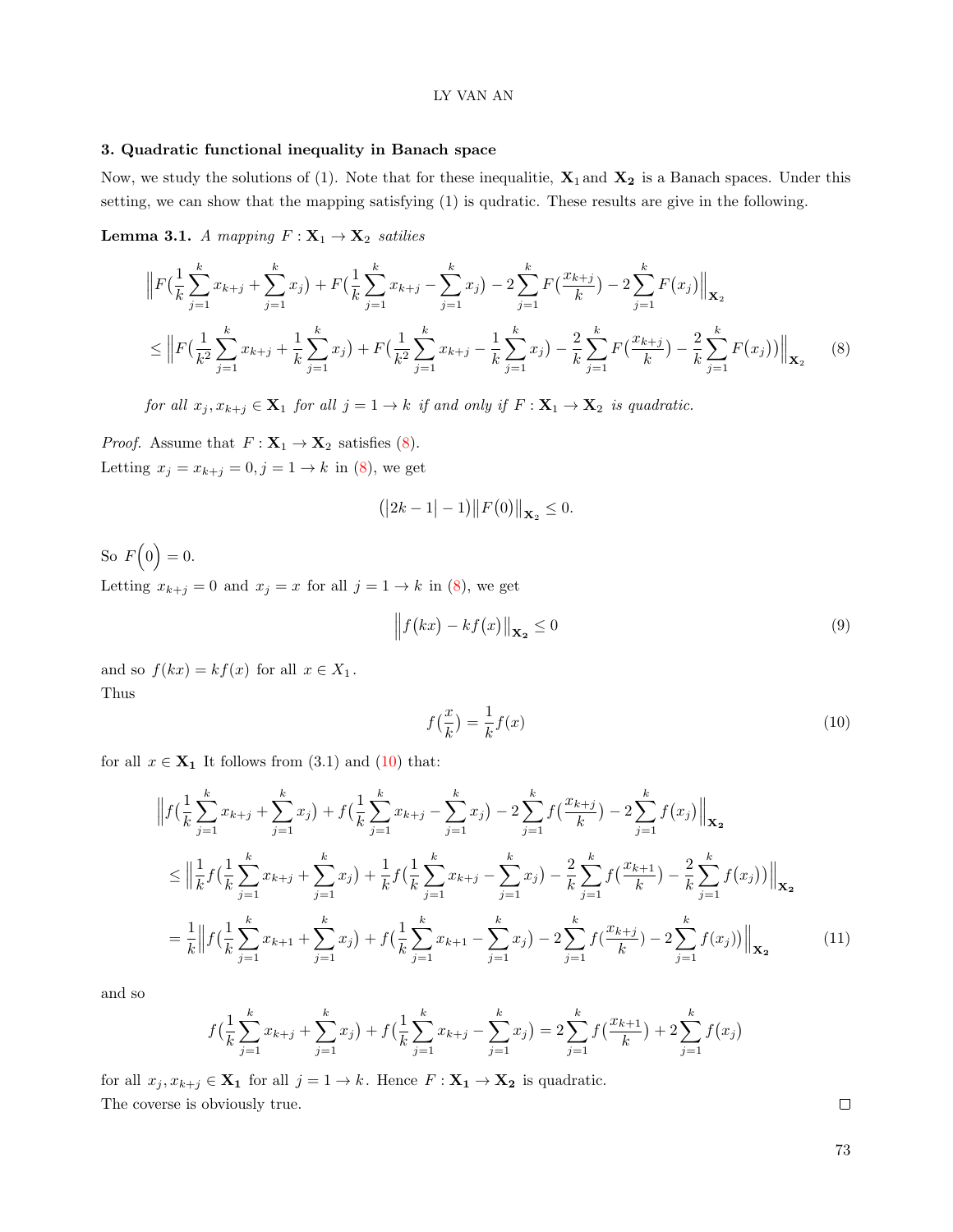**Theorem 3.1.** Let  $\varphi: \mathbf{X_1^{2k}} \to [0, \infty)$  be a function and let  $F: \mathbf{X_1} \to \mathbf{X_2}$  be mapping such that

$$
\varphi(x_1, x_2, ..., x_k, x_{k+1}, x_{k+2}, ..., x_{2k}) = \sum_{j=1}^{\infty} k^j \psi\left(\frac{x_1}{k^j}, \frac{x_2}{k^j}, ..., \frac{x_k}{k^j}, \frac{x_{k+1}}{k^j}, \frac{x_{k+2}}{k^j}, ..., \frac{x_{2k}}{k^j}\right) < \infty
$$
(12)

$$
\|F\left(\frac{1}{k}\sum_{j=1}^{k}x_{k+j}+\sum_{j=1}^{k}x_j\right)+F\left(\frac{1}{k}\sum_{j=1}^{k}x_{k+j}-\sum_{j=1}^{k}x_j\right)-2\sum_{j=1}^{k}F\left(\frac{x_{k+j}}{k}\right)-2\sum_{j=1}^{k}F(x_j)\Big\|_{\mathbf{X}_2}
$$
\n
$$
\leq \Big\|F\left(\frac{1}{k^2}\sum_{j=1}^{k}x_{k+j}+\frac{1}{k}\sum_{j=1}^{k}x_j\right)+F\left(\frac{1}{k^2}\sum_{j=1}^{k}x_{k+j}-\frac{1}{k}\sum_{j=1}^{k}x_j\right)-\frac{2}{k}\sum_{j=1}^{k}F\left(\frac{x_{k+j}}{k}\right)-\frac{2}{k}\sum_{j=1}^{k}F(x_j)\Big\|_{\mathbf{X}_2}
$$
\n
$$
+\psi(x_1, x_2, ..., x_k, x_{k+1}, x_{k+2}, ..., x_{2k})
$$
\n(13)

for all  $x_j, x_{k+j} \in \mathbb{X}$ , for all  $j = 1 \to k$ . Then there exists a unique quadratic mapping  $Q: \mathbf{X}_1 \to \mathbf{X}_2$  such that

<span id="page-5-3"></span>
$$
\left\| F(x) - Q(x) \right\|_{\mathbf{X_2}} \le \frac{1}{k} \varphi(x, x, ..., x, 0, 0..., 0)
$$
\n(14)

for all  $x \in \mathbf{X_1}$ .

*Proof.* Letting  $x_j = x_{k+j} = 0$  for all  $j = 1 \rightarrow k$  in [\(13\)](#page-5-0), we get

$$
(|2k - 1| - 1)\|F(0)\|_{\mathbf{X_2}} \le 0.
$$
\n(15)

So

<span id="page-5-2"></span><span id="page-5-1"></span><span id="page-5-0"></span>
$$
F(0) = 0.
$$

Letting  $x_{k+j} = 0$ ,  $x_j = x$  for all  $j = 1 \rightarrow k$  in [\(13\)](#page-5-0), we get

$$
\|F(kx) - kF(x)\|_{\mathbf{X}_2} \le \frac{1}{k}\psi(x, x, ..., x, 0, 0, ..., 0)
$$
\n
$$
\|F(x) - kF(\frac{x}{k})\|_{\mathbf{X}_2} \le \frac{1}{k}\psi(\frac{x}{k}, \frac{x}{k}, ..., \frac{x}{k}, 0, 0, ..., 0)
$$
\n(16)

Hence

$$
\|k^{l} F(\frac{x}{k^{l}}) - k^{m} F(\frac{x}{k^{m}}) \|_{\mathbf{X}_{2}} \n\leq \sum_{j=l}^{m-1} \|k^{j} F(\frac{x}{k^{j}}) - k^{j+1} F(\frac{x}{k^{j+1}}) \|_{\mathbf{X}_{2}} \n\leq \frac{1}{k} \sum_{j=l+1}^{m} k^{j} \psi(\frac{x}{k^{j}}, \frac{x}{k^{j}}, ..., \frac{x}{k^{j}}, 0, 0, ..., 0)
$$
\n(17)

for all nonnegative integers m and l with  $m > l$  and all  $x \in \mathbf{X}_1$ . It follows from [\(17\)](#page-5-1) that the sequence  $\left\{k^n F\left(\frac{x}{k^n}\right)\right\}$  is a cauchy sequence for all  $x \in \mathbf{X_1}$ . Since  $\mathbf{X_2}$  is complete space, the sequence  $\left\{k^n F\left(\frac{x}{k^n}\right)\right\}$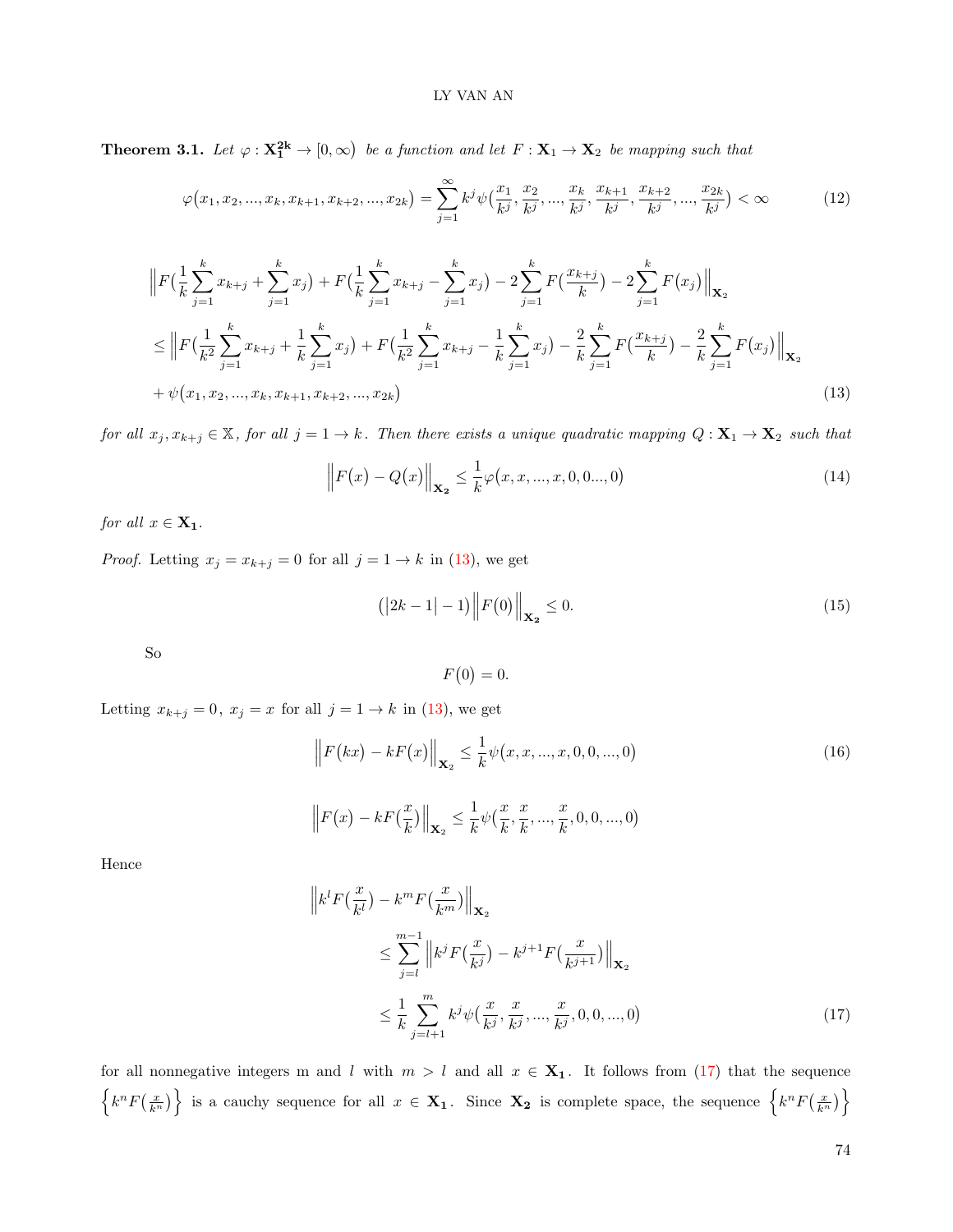coverges.

So one can define the mapping  $Q: \mathbf{X}_1 \to \mathbf{X}_2$  by

$$
Q\big(x\big):=\lim_{n\to\infty}k^nF\big(\frac{x}{k^n}\big)
$$

for all  $x \in \mathbf{X_1}$ . Moreover, letting  $l = 0$  and passing the limit  $m \to \infty$  in [\(17\)](#page-5-1), we get [\(14\)](#page-5-2). Now, It follows from  $(12)$  and  $(13)$  that

$$
\|Q\left(\sum_{j=1}^{k} \frac{x_{k+j}}{k} + \sum_{j=1}^{k} x_j\right) + Q\left(\sum_{j=1}^{k} \frac{x_{k+j}}{k} - \sum_{j=1}^{k} x_j\right) - 2\sum_{j=1}^{k} Q\left(\frac{x_{k+j}}{k}\right) - 2\sum_{j=1}^{k} Q(x_j)\Big\|_{\mathbf{X}_2}
$$
\n
$$
= \lim_{n \to \infty} k^n \left\|F\left(\sum_{j=1}^{k} \frac{x_{k+j}}{k^{n+1}} + \frac{1}{k^n} \sum_{j=1}^{k} x_j\right) + F\left(\sum_{j=1}^{k} \frac{x_{k+j}}{k^{n+1}} - \frac{1}{k^n} \sum_{j=1}^{k} x_j\right) - 2\sum_{j=1}^{k} F\left(\frac{x_{k+j}}{k^{n+1}}\right) - 2\sum_{j=1}^{k} F\left(\frac{x_j}{k^n}\right)\Big\|_{\mathbf{X}_2}
$$
\n
$$
\leq \lim_{n \to \infty} k^n \left\|F\left(\sum_{j=1}^{k} \frac{x_{k+j}}{k^{n+2}} + \frac{1}{k^n} \sum_{j=1}^{k} x_j\right) + F\left(\sum_{j=1}^{k} \frac{x_{k+j}}{k^{n+2}} - \frac{1}{k^n} \sum_{j=1}^{k} x_j\right) - \frac{2}{k} \sum_{j=1}^{k} F\left(\frac{x_{k+j}}{k^{n+1}}\right) - \frac{2}{k} \sum_{j=1}^{k} F\left(\frac{x_j}{k^n}\right) \Big\|_{\mathbf{X}_2}
$$
\n
$$
+ \lim_{n \to \infty} k^n \psi\left(\frac{x_1}{k^j}, \frac{x_2}{k^j}, \dots, \frac{x_k}{k^j}, \frac{x_{k+1}}{k^j}, \frac{x_{k+2}}{k^j}, \dots, \frac{x_{2k}}{k^j}\right)
$$
\n
$$
= \left\|F\left(\sum_{j=1}^{k} \frac{x_{k+j}}{k^2} + \frac{1}{k} \sum_{j=1}^{k} x_j\right) + F\left(\sum_{j=1}^{k} \frac{x_{k+j}}{k^2} - \frac{1}{k} \sum_{j=1}^{k} x_j\
$$

for all  $x_j, x_{k+j} \in \mathbf{X}_1$ , for all  $j = 1 \to k$ . So

$$
\|Q\left(\sum_{j=1}^{k} \frac{x_{k+j}}{k} + \sum_{j=1}^{k} x_j\right) + Q\left(\sum_{j=1}^{k} \frac{x_{k+j}}{k} - \sum_{j=1}^{k} x_j\right) - 2\sum_{j=1}^{k} Q\left(\frac{x_{k+j}}{k}\right) - 2\sum_{j=1}^{k} Q(x_j) \Big\|_{\mathbf{X}_2}
$$
  
\n
$$
\leq \|Q\left(\sum_{j=1}^{k} \frac{x_{k+j}}{k^2} + \frac{1}{k} \sum_{j=1}^{k} x_j\right) + Q\left(\sum_{j=1}^{k} \frac{x_{k+j}}{k^2} + \frac{1}{k} \sum_{j=1}^{k} x_j\right) - \frac{2}{k} \sum_{j=1}^{k} Q\left(\frac{x_{k+j}}{k}\right) - \frac{2}{k} \sum_{j=1}^{k} Q(x_j) \Big\|_{\mathbf{X}_2}
$$
(19)

for all  $x_j, x_{k+j} \in \mathbf{X_1}$ , for all  $j = 1 \to k$ . By Lemma (3.1), the mapping  $Q : \mathbf{X_1} \to \mathbf{X_2}$  is quadratic. Next, suppose that  $T: \mathbf{X_1} \to \mathbf{X_2}$  be another quadratic mapping satisfying [\(14\)](#page-5-2). Then we have

$$
\|Q(x) - T(x)\|_{\mathbb{Y}} = k^{n} \|Q(\frac{x}{k^{n}}) - T(\frac{x}{k^{n}})\|_{\mathbb{Y}}
$$
  
\n
$$
\leq k^{n} (\|Q(\frac{x}{k^{n}}) - F(\frac{x}{k^{n}})\|_{\mathbb{Y}} + \|T(\frac{x}{k^{n}}) - F(\frac{x}{k^{n}})\|_{\mathbb{Y}})
$$
  
\n
$$
\leq k^{n} \Big(\frac{1}{k^{n}} \varphi(\frac{x}{k^{n}}, \frac{x}{k^{n}}, ..., \frac{x}{k^{n}}, 0, 0, ..., 0) + \frac{1}{k^{n}} \varphi(\frac{x}{k^{n}}, \frac{x}{k^{n}}, ..., \frac{x}{k^{n}}, 0, 0, ..., 0)\Big)
$$
  
\n
$$
= k^{n} \cdot \frac{2}{k} \varphi(\frac{x}{k^{n}}, \frac{x}{k^{n}}, ..., \frac{x}{k^{n}}, 0, 0, ..., 0)
$$
  
\n
$$
\leq k^{n} \varphi(\frac{x}{k^{n}}, \frac{x}{k^{n}}, ..., \frac{x}{k^{n}}, 0, 0, ..., 0)
$$
\n(20)

which tends to zero as  $n \to \infty$  for all  $x \in \mathbf{X}_1$ . So we can conclude that  $Q(x) = T(x)$  for all  $x \in \mathbf{X}_1$ . This proves the uniqueness of Q. Thus the mapping  $Q: X_1 \to X_2$  is a unique quadratic mapping satisfying  $\Box$  $(14).$  $(14).$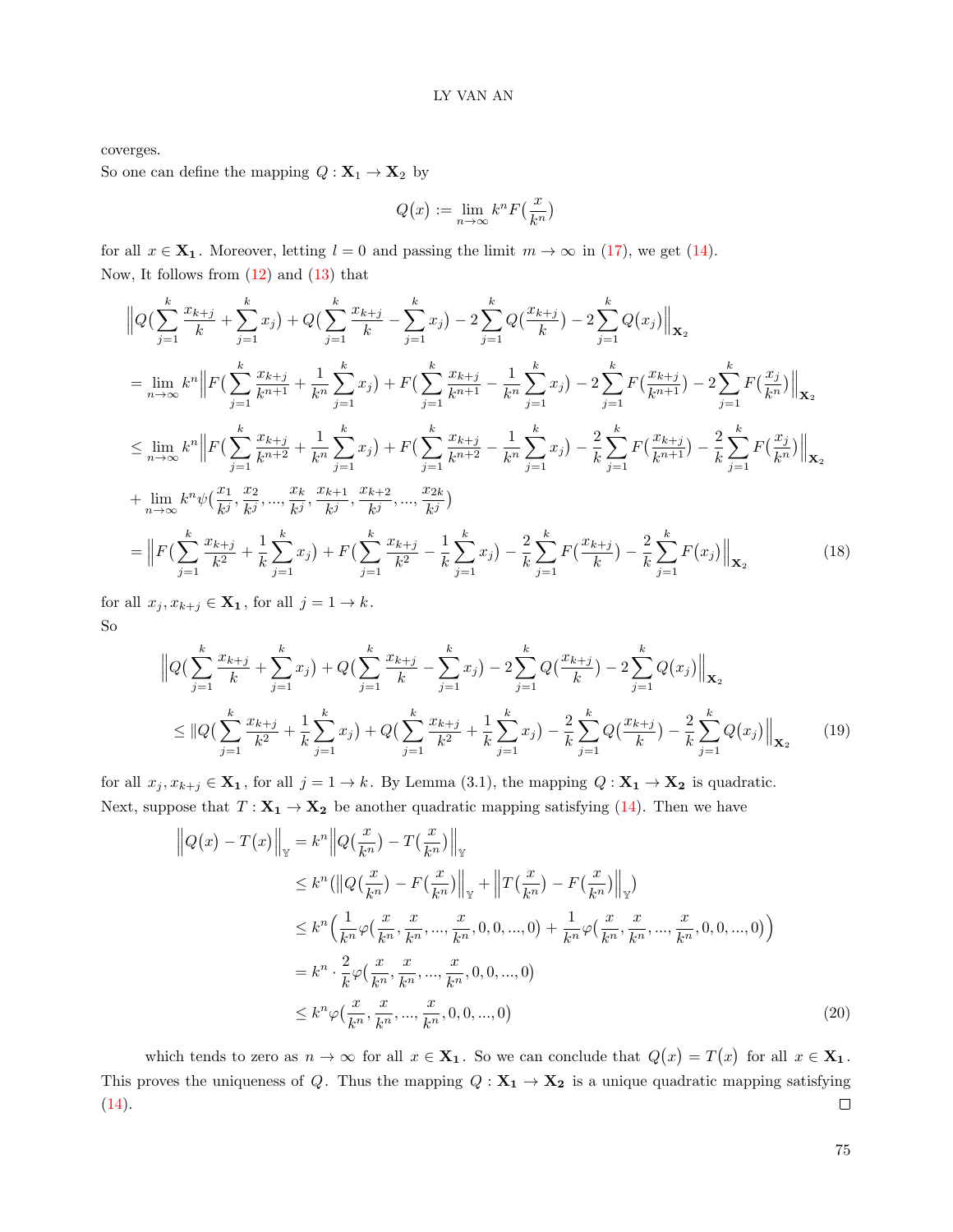Corollary 3.1. Let  $r > 1$  and  $\theta$  be nonnegative real numbers and  $F: X_1 \to X_2$  be a mapping satisfying

$$
\|F\left(\frac{1}{k}\sum_{j=1}^{k}x_{k+j}+\sum_{j=1}^{k}x_j\right)+F\left(\frac{1}{k}\sum_{j=1}^{k}x_{k+j}-\sum_{j=1}^{k}x_j\right)-2\sum_{j=1}^{k}F\left(\frac{x_{k+j}}{k}\right)-2\sum_{j=1}^{k}F(x_j)\Big\|_{\mathbf{X}_2}
$$
\n
$$
\leq \Big\|F\left(\frac{1}{k^2}\sum_{j=1}^{k}x_{k+j}+\frac{1}{k}\sum_{j=1}^{k}x_j\right)+F\left(\frac{1}{k^2}\sum_{j=1}^{k}x_{k+j}-\frac{1}{k}\sum_{j=1}^{k}x_j\right)-\frac{2}{k}\sum_{j=1}^{k}F\left(\frac{x_{k+j}}{k}\right)-\frac{2}{k}\sum_{j=1}^{k}F(x_j)\Big\|_{\mathbf{X}_2}
$$
\n
$$
+\theta\left(\sum_{j=1}^{k}\|x_i\|_{\mathbf{X}_1}^r+\sum_{j=1}^{k}\|x_{k+i}\|_{\mathbf{X}_1}^r\right) \tag{21}
$$

for all  $x_j, x_{k+j} \in \mathbf{X_1}$ , for all  $j = 1 \to k$ . Then there exists a unique quadratic mapping  $Q: \mathbf{X}_1 \to \mathbf{X}_2$  such that

$$
\left\| F(x) - Q(x) \right\|_{\mathbf{X}_2} \le \frac{2k\theta}{k^r - k} \left\| x \right\|^r \tag{22}
$$

for all  $x \in \mathbf{X_1}$ 

**Theorem 3.2.** Let  $\varphi : \mathbf{X_1^{2k}} \to [0, \infty)$  be a function and let  $F : \mathbf{X_1} \to \mathbf{X_2}$  be mapping such that

$$
\varphi(x_1, x_2, ..., x_k, x_{k+1}, x_{k+2}, ..., x_{2k})
$$
\n
$$
= \sum_{j=1}^{\infty} \frac{1}{k^j} \psi(k^j x_1, k^j x_2, ..., k^j x_k, k^j x_{k+1}, k^j x_{k+2}, ..., k^j x_{2k}) < \infty
$$
\n(23)

$$
\|F\left(\frac{1}{k}\sum_{j=1}^{k}x_{k+j}+\sum_{j=1}^{k}x_j\right)+F\left(\frac{1}{k}\sum_{j=1}^{k}x_{k+j}-\sum_{j=1}^{k}x_j\right)-2\sum_{j=1}^{k}F\left(\frac{x_{k+j}}{k}\right)-2\sum_{j=1}^{k}F(x_j)\Big\|_{\mathbf{X}_2}
$$
\n
$$
\leq \Big\|F\left(\frac{1}{k^2}\sum_{j=1}^{k}x_{k+j}+\frac{1}{k}\sum_{j=1}^{k}x_j\right)+F\left(\frac{1}{k^2}\sum_{j=1}^{k}x_{k+j}-\frac{1}{k}\sum_{j=1}^{k}x_j\right)-\frac{2}{k}\sum_{j=1}^{k}F\left(\frac{x_{k+j}}{k}\right)-\frac{2}{k}\sum_{j=1}^{k}F(x_j)\Big\|_{\mathbf{X}_2}
$$
\n
$$
+\psi(x_1, x_2, ..., x_k, x_{k+1}, x_{k+2}, ..., x_{2k})
$$
\n(24)

for all  $x_j, x_{k+j} \in \mathbf{X_1}$ , for all  $j = 1 \to k$ . Then there exists a unique additive mapping  $Q: \mathbf{X}_1 \to \mathbf{X}_2$  such that

$$
\left\| F(x) - Q(x) \right\|_{\mathbf{X_2}} \le \frac{1}{k} \varphi(x, x, ..., x, 0, 0, ..., 0)
$$
\n(25)

, for all  $x \in \mathbf{X_1}$ .

*Proof.* Letting  $x_j = x_{k+j} = 0$  for all  $j = 1 \rightarrow k$  in [\(24\)](#page-7-0), we get

$$
(|2k - 1| - 1)\|F(0)\|_{\mathbf{X_2}} \le 0.
$$
\n(26)

So

<span id="page-7-1"></span><span id="page-7-0"></span> $F(0) = 0.$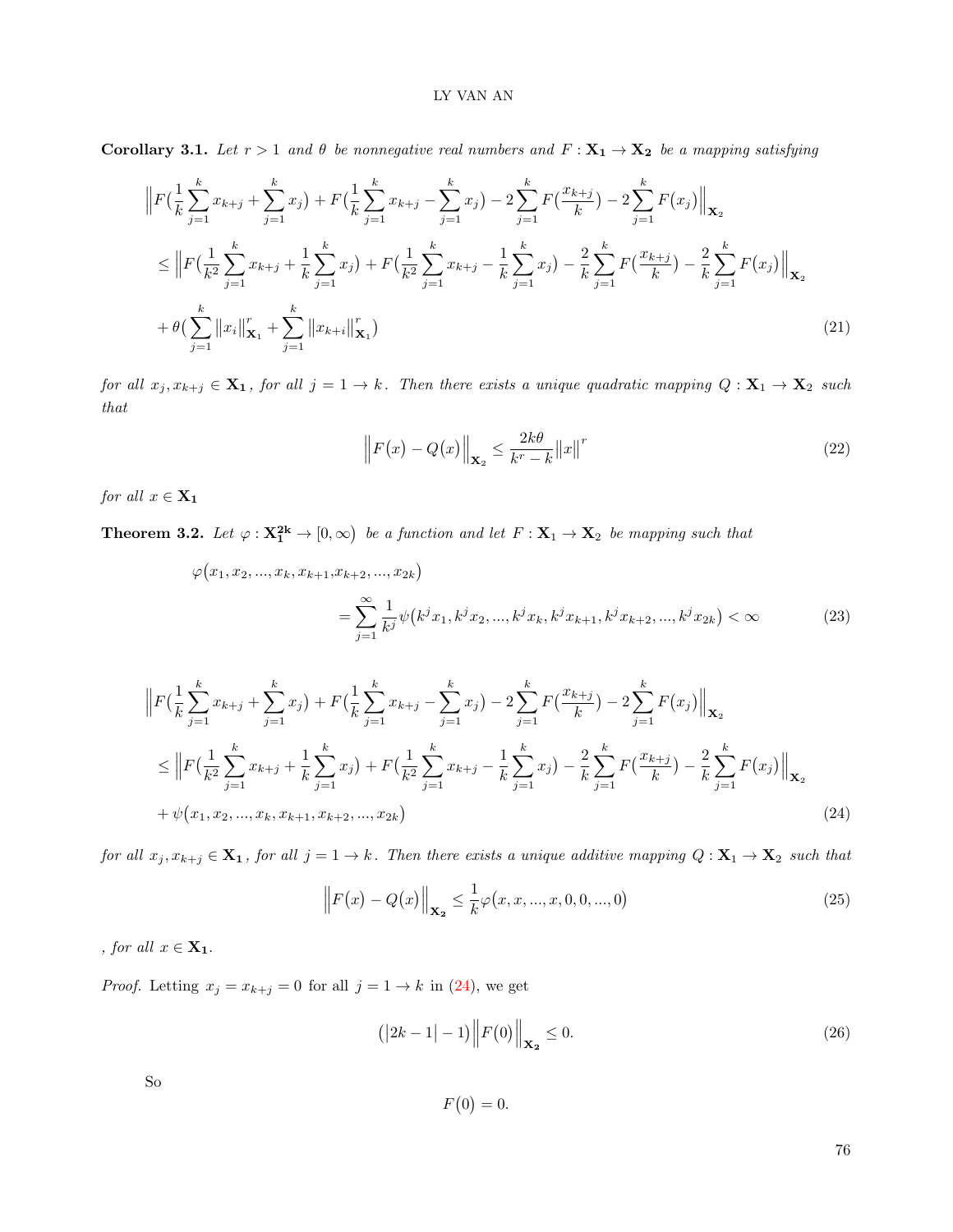Letting  $x_{k+j} = 0$ ,  $x_j = x$  for all  $j = 1 \rightarrow k$  in [\(24\)](#page-7-0), we get

$$
\left\| F(kx) - kF(x) \right\|_{\mathbf{X}_2} \le \psi(x, x, ..., x, 0, 0, ..., 0)
$$
\n(27)

thus

$$
\left\| F(x) - \frac{1}{k} F(kx) \right\|_{\mathbf{X}_2} \leq \frac{1}{k} \psi(x, x, ..., x, 0, 0, ..., 0)
$$

Hence

$$
\left\| \frac{1}{k^{l}} F(k^{l} x) - \frac{1}{k^{m}} F(k^{m} x) \right\|_{\mathbf{X}_{2}} \n\leq \sum_{j=l}^{m-1} \left\| \frac{1}{k^{j}} F(k^{j} x) - \frac{1}{k^{j+1}} F(k^{j+1} x) \right\|_{\mathbf{X}_{2}} \n\leq \frac{1}{k} \sum_{j=l}^{m} \frac{1}{k^{j+1}} \psi(k^{j} x, k^{j} x, ..., k^{j} x, 0, 0, ..., 0)
$$
\n(28)

for all nonnegative integers m and l with  $m > l$  and all  $x \in \mathbf{X}_1$ . It follows from [\(28\)](#page-8-0) that the sequence  $\left\{\frac{1}{k^n}F(k^n x)\right\}$  is a cauchy sequence for all  $x \in \mathbf{X_1}$ . Since  $\mathbf{X_2}$  is complete space, the sequence  $\left\{\frac{1}{k^n}F(k^n x)\right\}$ coverges.

So one can define the mapping  $\mathbfit{Q}:\mathbf{X}_1\to\mathbf{X}_2$  by

<span id="page-8-0"></span>
$$
Q\big(x\big):=\lim_{n\to\infty}\frac{1}{k^n}f\big(k^nx\big)
$$

for all  $x \in \mathbb{X}$ . Moreover, letting  $l = 0$  and passing the limit  $m \to \infty$  in [\(28\)](#page-8-0), we get [\(25\)](#page-7-1). We use the similar manner to the proof of Theorem 3.2 for the rest of the proof.

Corollary 3.2. Let  $r < 1$  and  $\theta$  be nonnegative real numbers and  $F: X_1 \to X_2$  be a mapping satisfying

$$
\|F\left(\frac{1}{k}\sum_{j=1}^{k}x_{k+j}+\sum_{j=1}^{k}x_j\right)+F\left(\frac{1}{k}\sum_{j=1}^{k}x_{k+j}-\sum_{j=1}^{k}x_j\right)-\sum_{j=1}^{k}F\left(\frac{x_{k+j}}{k}\right)-\sum_{j=1}^{k}F(x_j)\Big\|_{\mathbf{X}_2}
$$
\n
$$
\leq \left\|F\left(\frac{1}{k^2}\sum_{j=1}^{k}x_{k+j}+\frac{1}{k}\sum_{j=1}^{k}x_j\right)+F\left(\frac{1}{k}\sum_{j=1}^{k}x_{k+j}-\sum_{j=1}^{k}x_j\right)-\frac{2}{k}\sum_{j=1}^{k}F\left(\frac{x_{k+j}}{k}\right)-\frac{2}{k}\sum_{j=1}^{k}F(x_j)\Big\|_{\mathbf{X}_2}
$$
\n
$$
+\theta\left(\sum_{j=1}^{k}\left\|x_{i}\right\|^{r}+\sum_{j=1}^{k}\left\|x_{k+i}\right\|^{r}\right) \tag{29}
$$

for all  $x_j, x_{k+j} \in \mathbf{X_1}$ , for all  $j = 1 \to k$ . Then there exists a unique additive mapping  $Q: \mathbf{X}_1 \to \mathbf{X}_2$  such that

$$
\left\| F(x) - Q(x) \right\|_{\mathbf{X}_2} \le \frac{2k\theta}{k - k^r} \left\| x \right\|^r \tag{30}
$$

for all  $x \in \mathbf{X_1}$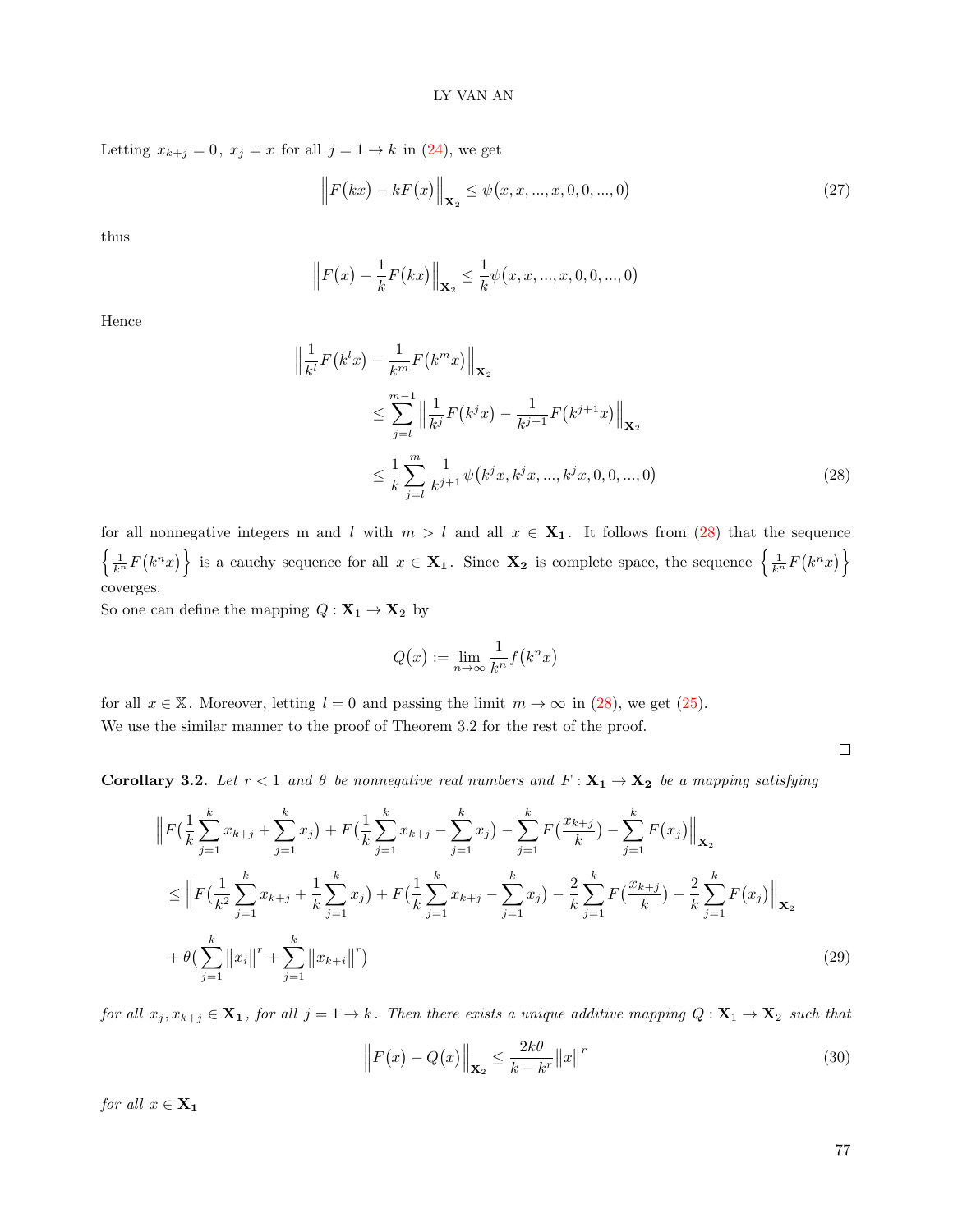### 4. quadratic functional inequality in non-Archimedean Banach space

Now, we study the solutions of  $(2)$ . Note that for these inequalitie,  $X_1$  is a non-Archimedean normed space and  $X_2$  is a non-Archimedean Banach spaces. Under this setting, we can show that the mapping satisfying (2) is quadratic. These results are give in the following. Assume that where  $k$  is a fixed positive integer with  $|k| \neq 1.$ 

**Lemma 4.1.** A mapping  $F: \mathbf{X}_1 \to \mathbf{X}_2$  satilies

$$
\|F\left(\frac{1}{k^2}\sum_{j=1}^k x_{k+j} + \frac{1}{k}\sum_{j=1}^k x_j\right) + F\left(\frac{1}{k^2}\sum_{j=1}^k x_{k+j} - \frac{1}{k}\sum_{j=1}^k x_j\right) - \frac{2}{k}\sum_{j=1}^k F\left(\frac{x_{k+j}}{k}\right) - \frac{2}{k}\sum_{j=1}^k F(x_j))\|_{\mathbf{X}_2}
$$
\n
$$
\leq \left\|F\left(\frac{1}{k}\sum_{j=1}^k x_{k+j} + \sum_{j=1}^k x_j\right) + F\left(\frac{1}{k}\sum_{j=1}^k x_{k+j} - \sum_{j=1}^k x_j\right) - 2\sum_{j=1}^k F\left(\frac{x_{k+j}}{k}\right) - 2\sum_{j=1}^k F(x_j)\right)\|_{\mathbf{X}_2}
$$
\n(31)

for all  $x_j, x_{k+j} \in \mathbf{X}_1$  for all  $j = 1 \to k$  if and only if  $F: \mathbf{X}_1 \to \mathbf{X}_2$  is quadratic.

*Proof.* Assume that  $F: \mathbf{X}_1 \to \mathbf{X}_2$  satisfies [\(31\)](#page-9-0).

Letting  $x_j = x_{k+j} = 0$  for all  $j = 1 \rightarrow k$  in [\(31\)](#page-9-0), we get

$$
(|2k-1|-1)\Big\|F(0)\Big\|_{\mathbf{X_2}}\leq 0.
$$

So

<span id="page-9-0"></span>
$$
F(0) = 0.
$$

Other face

Letting  $x_1 = x$ ,  $x_{j+1} = x_{k+j} = 0, j = 1 \rightarrow k$  in [\(31\)](#page-9-0), we obtain

$$
\left\| F\left(\frac{x}{k}\right) - \frac{1}{k} F\left(x\right) \right\|_{\mathbf{X_2}} \le 0
$$

and so  $F(\frac{x}{k}) = \frac{1}{k}F(x)$  Thus

$$
\|F\left(\frac{1}{k^2}\sum_{j=1}^k x_{k+j} + \frac{1}{k}\sum_{j=1}^k x_j\right) + F\left(\frac{1}{k^2}\sum_{j=1}^k x_{k+j} - \frac{1}{k}\sum_{j=1}^k x_j\right) - \frac{2}{k}\sum_{j=1}^k F\left(\frac{x_{k+j}}{k}\right) - \frac{2}{k}\sum_{j=1}^k F(x_j))\Big\|_{\mathbf{X}_2}
$$
\n
$$
= \left\|F\left(\frac{1}{k}\left(\frac{1}{k}\sum_{j=1}^k x_{k+j} + \sum_{j=1}^k x_j\right)\right) + F\left(\frac{1}{k}\left(\frac{1}{k}\sum_{j=1}^k x_{k+j} - \sum_{j=1}^k x_j\right)\right) - \frac{2}{k}\sum_{j=1}^k F\left(\frac{x_{k+j}}{k}\right) - \frac{2}{k}\sum_{j=1}^k F(x_j)\Big)\right\|_{\mathbf{X}_2}
$$
\n
$$
= \left|\frac{1}{k}\right| \left\|F\left(\frac{1}{k}\sum_{j=1}^k x_{k+j} + \sum_{j=1}^k x_j\right) + F\left(\frac{1}{k}\sum_{j=1}^k x_{k+j} - \sum_{j=1}^k x_j\right) - 2\sum_{j=1}^k F\left(\frac{x_{k+j}}{k}\right) - 2\sum_{j=1}^k F(x_j)\right)\right\|_{\mathbf{X}_2}
$$
\n
$$
\leq \left\|F\left(\frac{1}{k}\sum_{j=1}^k x_{k+j} + \sum_{j=1}^k x_j\right) + F\left(\frac{1}{k}\sum_{j=1}^k x_{k+j} - \sum_{j=1}^k x_j\right) - 2\sum_{j=1}^k F\left(\frac{x_{k+j}}{k}\right) - 2\sum_{j=1}^k F(x_j)\right)\right\|_{\mathbf{X}_2}
$$
\n(32)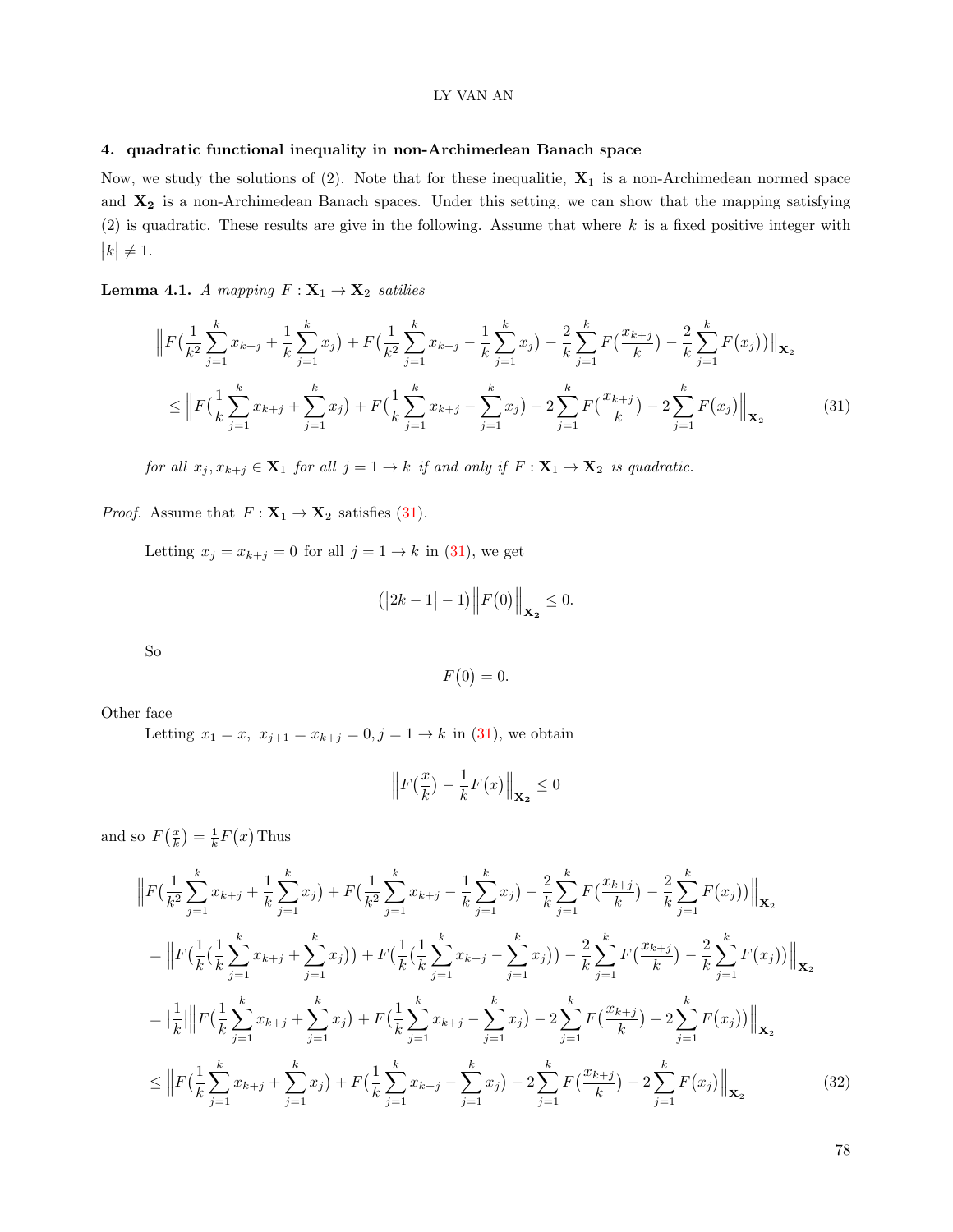for all  $x_j, x_{k+j} \in \mathbf{X}_1$  for all  $j = 1 \to k$ . Since  $|k| < 1$ 

$$
F\left(\frac{1}{k}\sum_{j=1}^{k}x_{k+j}+\sum_{j=1}^{k}x_j\right)+F\left(\frac{1}{k}\sum_{j=1}^{k}x_{k+j}-\sum_{j=1}^{k}x_j\right)-2\sum_{j=1}^{k}F\left(\frac{x_{k+j}}{k}\right)-2\sum_{j=1}^{k}F\left(x_j\right)=0
$$

for all  $x_j, x_{k+j} \in \mathbf{X}_1$  for all  $j = 1 \to k$ . On the other hand the converse is obviously true.

**Theorem 4.1.** Let  $\varphi : \mathbf{X_1^{2k}} \to [0, \infty)$  be a function and let  $F : \mathbf{X_1} \to \mathbf{X_2}$  be mapping with  $\varphi(0, ..., 0, 0, ..., 0) = 0$ satisfying

$$
\varphi(x_1, x_2, ..., x_k, x_{k+1}, x_{k+2}, ..., x_{2k}) = \sum_{j=1}^{\infty} |k^j| \psi(\frac{x_1}{k^j}, \frac{x_2}{k^j}, ..., \frac{x_k}{k^j}, \frac{x_{k+1}}{k^j}, \frac{x_{k+2}}{k^j}, ..., \frac{x_{2k}}{k^j}) < \infty
$$
(33)

and

$$
\|F\left(\frac{1}{k^2}\sum_{j=1}^k x_{k+j} + \frac{1}{k}\sum_{j=1}^k x_j\right) + F\left(\frac{1}{k^2}\sum_{j=1}^k x_{k+j} - \frac{1}{k}\sum_{j=1}^k x_j\right) - \frac{2}{k}\sum_{j=1}^k F\left(\frac{x_{k+j}}{k}\right) - \frac{2}{k}\sum_{j=1}^k F(x_j) \Big\|_{\mathbf{X}_2}
$$
\n
$$
\leq \left\|F\left(\frac{1}{k}\sum_{j=1}^k x_{k+j} + \sum_{j=1}^k x_j\right) + F\left\|\left(\frac{1}{k}\sum_{j=1}^k x_{k+j} - \sum_{j=1}^k x_j\right) - 2\sum_{j=1}^k F\left(\frac{x_{k+j}}{k}\right) - 2\sum_{j=1}^k F(x_j) \right\|_{\mathbf{X}_2}
$$
\n
$$
+ \psi(x_1, x_2, ..., x_k, x_{k+1}, x_{k+2}, ..., x_{2k}) \tag{34}
$$

for all  $x_j, x_{k+j} \in \mathbf{X_1}$ , for all  $j = 1 \to k$ . Then there exists a unique quadratic mapping  $H: \mathbf{X}_1 \to \mathbf{X}_2$  such that

<span id="page-10-2"></span><span id="page-10-0"></span>
$$
\|F(x) - H(x)\|_{\mathbf{X_2}} \le |k|\varphi(x, 0, ..., 0, 0, ..., 0)
$$
\n(35)

for all  $x \in \mathbf{X_1}$ .

*Proof.* Letting  $x_j = x_{k+j} = 0$  for all  $j = 1 \rightarrow k$  in [\(34\)](#page-10-0), we get

$$
(|2k-1|-1)\Big\|F(0)\Big\|_{\mathbf{X_2}}\leq 0.
$$

So

$$
F(0) = 0.
$$

Other face

Letting  $x_1 = x$ ,  $x_{j+1} = x_{k+j} = 0$  for all  $j = 1 \rightarrow k$  in [\(34\)](#page-10-0), we get

$$
\left\| F(x) - kF\left(\frac{x}{k}\right) \right\|_{\mathbf{X}_2} \le |k| \psi(x, 0, ..., 0, 0, ..., 0)
$$
\n(36)

<span id="page-10-1"></span>79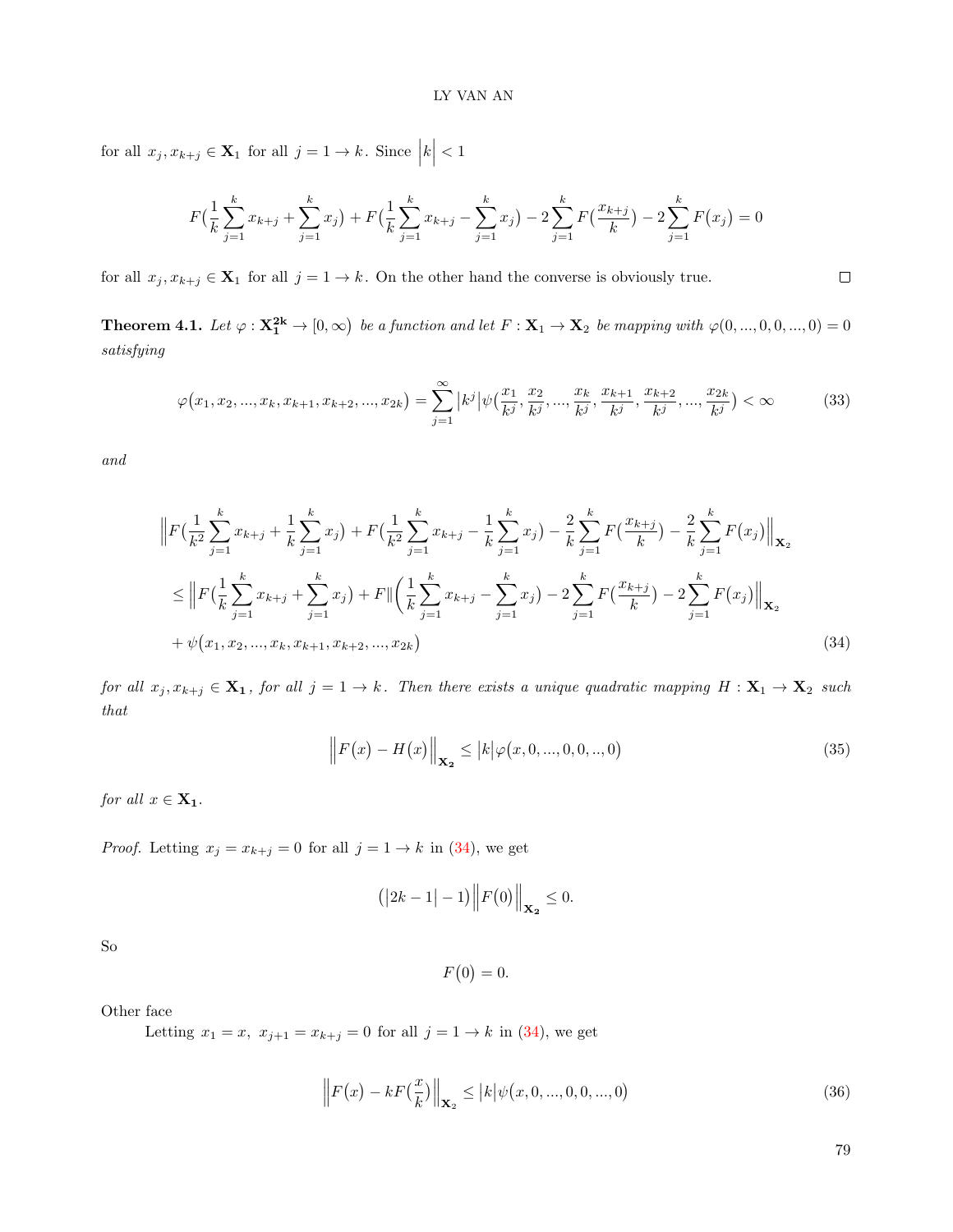for all  $x \in \mathbf{X_1}$  Hence

$$
\|k^l F\left(\frac{x}{k^l}\right) - k^m F\left(\frac{x}{k^m}\right)\|_{\mathbf{X}_2} \n\leq max \left\{ \|k^l F(\frac{x}{k^l}) - k^{l+1} F(\frac{x}{k^{l+1}})\|_{\mathbf{X}_2}, \dots, \|k^{m-1} F(\frac{x}{k^{m-1}}) - k^m F(\frac{x}{k^m})\|_{\mathbf{X}_2} \right\} \n\leq max \left\{ |k|^l \left\| F(\frac{x}{k^j}) - k F(\frac{x}{k^{j+1}})\right\|_{\mathbf{X}_2}, \dots, |k|^{m-1} \|F(\frac{x}{k^{m-1}}) - k F(\frac{x}{k^m})\|_{\mathbf{X}_2} \right\} \n\leq \sum_{j=l}^{\infty} |k|^{j+1} \psi(\frac{x}{k^j}, 0, \dots, 0, 0, 0, \dots, 0)
$$
\n(37)

for all nonnegative integers m and l with  $m > l$  and all  $x \in \mathbf{X}_1$ . It follows from [\(37\)](#page-11-0) that the sequence  $\left\{k^n F\left(\frac{x}{k^n}\right)\right\}$  is a cauchy sequence for all  $x \in \mathbf{X_1}$ . Since  $\mathbf{X_2}$  is complete space, the sequence  $\left\{k^n F\left(\frac{x}{k^n}\right)\right\}$ coverges.

So one can define the mapping  $H: \mathbf{X}_1 \to \mathbf{X}_2$  by

<span id="page-11-0"></span>
$$
H(x) := \lim_{n \to \infty} k^n F\left(\frac{x}{k^n}\right)
$$

for all  $x \in \mathbf{X_1}$ . Moreover, letting  $l = 0$  and passing the limit  $m \to \infty$  in [\(37\)](#page-11-0), we get [\(35\)](#page-10-1). Now, It follows from [\(33\)](#page-10-2) and [\(34\)](#page-10-0) that

$$
\|H\left(\sum_{j=1}^{k} \frac{x_{k+j}}{k^2} + \frac{1}{k} \sum_{j=1}^{k} x_j\right) + H\left(\sum_{j=1}^{k} \frac{x_{k+j}}{k^2} - \frac{1}{k} \sum_{j=1}^{k} x_j\right) - \frac{2}{k} \sum_{j=1}^{k} H\left(\frac{x_{k+j}}{k}\right) - \frac{2}{k} \sum_{j=1}^{k} H\left(x_j\right) \Big\|_{\mathbf{X}_2}
$$
\n
$$
= \lim_{n \to \infty} |k|^n \left\| F\left(\sum_{j=1}^{k} \frac{x_{k+j}}{k^{n+2}} + \frac{1}{k^{n+1}} \sum_{j=1}^{k} x_j\right) + F\left(\sum_{j=1}^{k} \frac{x_{k+j}}{k^{n+2}} - \frac{1}{k^{n+1}} \sum_{j=1}^{k} x_j\right) - \frac{2}{k} \sum_{j=1}^{k} F\left(\frac{x_{k+j}}{k^{n+1}}\right) - \frac{2}{k} \sum_{j=1}^{k} F\left(\frac{x_j}{k^n}\right) \Big\|_{\mathbf{X}_2}
$$
\n
$$
\leq \lim_{n \to \infty} |k|^n \left\| F\left(\sum_{j=1}^{k} \frac{x_{k+j}}{k^{n+1}} + \frac{1}{k^n} \sum_{j=1}^{k} x_j\right) + F\left(\sum_{j=1}^{k} \frac{x_{k+j}}{k^{n+1}} - \frac{1}{k^n} \sum_{j=1}^{k} x_j\right) - 2 \sum_{j=1}^{k} F\left(\frac{x_{k+j}}{k^{n+1}}\right) - 2 \sum_{j=1}^{k} F\left(\frac{x_j}{k^n}\right) \Big\|_{\mathbf{X}_2}
$$
\n
$$
+ \left| \lim_{n \to \infty} |k|^n \psi\left(\frac{x_1}{k^n}, \frac{x_2}{k^n}, \dots, \frac{x_k}{k^n}, \frac{x_{k+1}}{k^n}, \frac{x_{k+2}}{k^n}, \dots, \frac{x_{2k}}{k^n}\right) - 2 \sum_{j=1}^{k} F\left(\frac{x_{k+j}}{k}\right) - 2 \sum_{j=1}^{k} F\left(x_j\right) \Big\|_{\mathbf{X}_2}
$$
\n<

for all  $x_j, x_{k+j} \in \mathbf{X}_1$ , for all  $j = 1 \to k$ . So

$$
\|H\left(\sum_{j=1}^{k} \frac{x_{k+j}}{k^2} + \frac{1}{k} \sum_{j=1}^{k} x_j\right) + H\left(\sum_{j=1}^{k} \frac{x_{k+j}}{k^2} - \frac{1}{k} \sum_{j=1}^{k} x_j\right) - \frac{2}{k} \sum_{j=1}^{k} H\left(\frac{x_{k+j}}{k}\right) - \frac{2}{k} \sum_{j=1}^{k} H(x_j) \Big\|_{\mathbf{X}_2}
$$
\n
$$
\leq \left\|H\left(\sum_{j=1}^{k} \frac{x_{k+j}}{k} + \sum_{j=1}^{k} x_j\right) + H\left(\sum_{j=1}^{k} \frac{x_{k+j}}{k} + \sum_{j=1}^{k} x_j\right) - 2 \sum_{j=1}^{k} H\left(\frac{x_{k+j}}{k}\right) - 2 \sum_{j=1}^{k} H(x_j) \right\|_{\mathbf{X}_2}
$$
\n(39)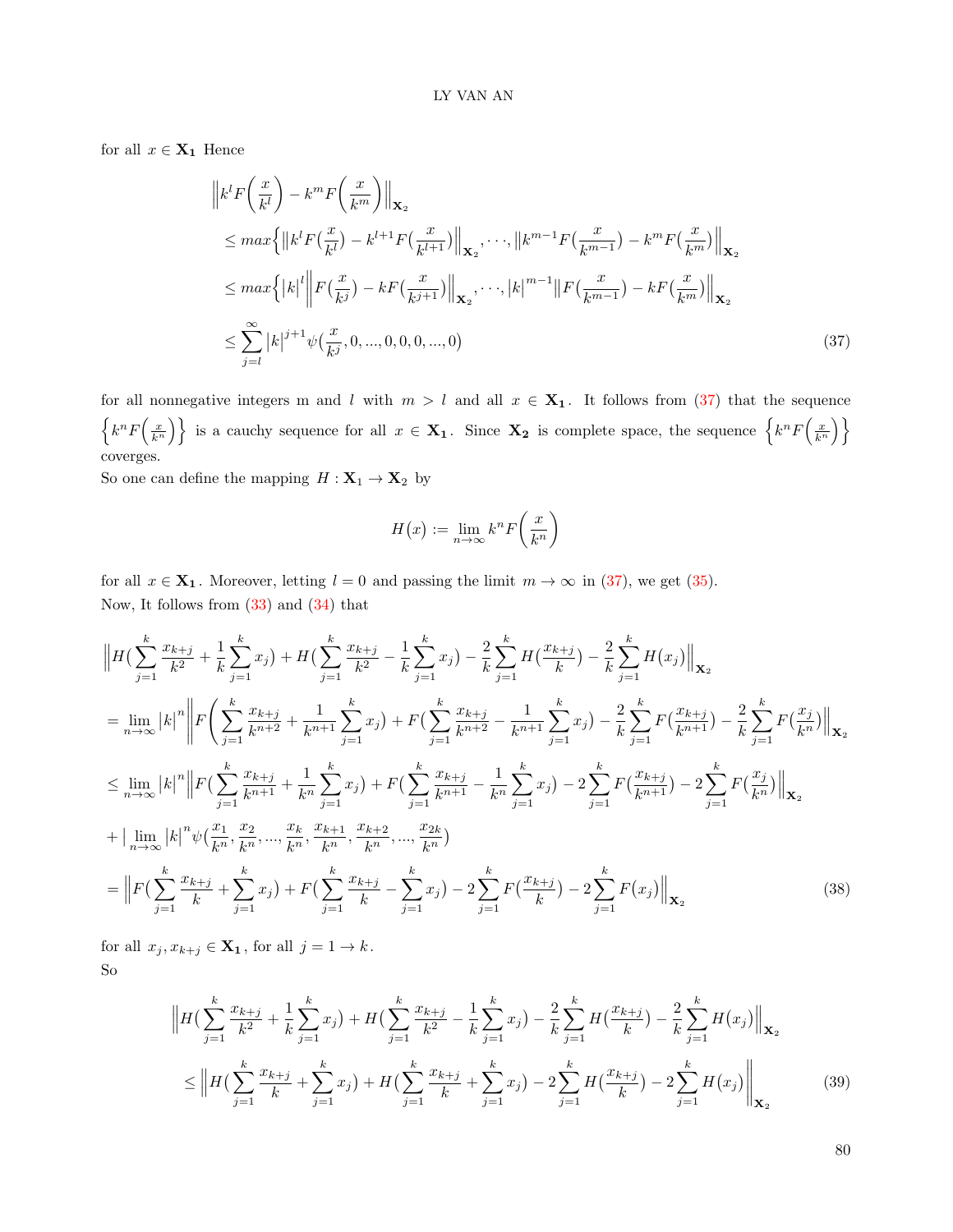for all  $x_j, x_{k+j} \in \mathbf{X_1}$ , for all  $j = 1 \to k$ . By Lemma 4.1, the mapping  $H : \mathbf{X_1} \to \mathbf{X_2}$  is quadratic. Next, suppose that  $T: \mathbf{X_1} \to \mathbf{X_2}$  be another quadratic mapping satisfying [\(35\)](#page-10-1). Then we have

$$
\|H(x) - T(x)\|_{\mathbf{X}_2} = \|k^n H(\frac{x}{k^n}) - k^n T(\frac{x}{k^n})\|_{\mathbf{X}_2}
$$
  
\n
$$
\leq max \{ \|k^n H(\frac{x}{k^n}) - k^n F(\frac{x}{k^n})\|_{\mathbf{X}_2}, \left\|k^n T(\frac{x}{k^n}) - k^n F(\frac{x}{k^n})\right\|_{\mathbf{X}_2} \}
$$
  
\n
$$
\leq \frac{1}{|k|} |k|^n \varphi(\frac{x}{k^n}, 0, ..., 0, 0, ..., 0)
$$
\n(40)

which tends to zero as  $n \to \infty$  for all  $x \in \mathbf{X_1}$ . So we can conclude that  $H(x) = T(x)$  for all  $x \in \mathbf{X_1}$ . This proves the uniqueness of H. Thus the mapping  $H : X_1 \to X_2$  is a unique quadratic mapping satisfying [\(35\)](#page-10-1).  $\Box$ 

Corollary 4.1. Let  $r < 1$  and  $\theta$  be nonnegative real numbers and  $F: X_1 \to X_2$  be a mapping satisfying

$$
\|F\left(\frac{1}{k^2}\sum_{j=1}^k x_{k+j} + \frac{1}{k}\sum_{j=1}^k x_j\right) + F\left(\frac{1}{k^2}\sum_{j=1}^k x_{k+j} - \frac{1}{k}\sum_{j=1}^k x_j\right) - \frac{2}{k}\sum_{j=1}^k F\left(\frac{x_{k+j}}{k}\right) - \frac{2}{k}\sum_{j=1}^k F(x_j) \Big\|_{\mathbf{X}_2}
$$
\n
$$
\leq \left\|F\left(\frac{1}{k}\sum_{j=1}^k x_{k+j} + \sum_{j=1}^k x_j\right) + F\left(\frac{1}{k}\sum_{j=1}^k x_{k+j} - \sum_{j=1}^k x_j\right) - 2\sum_{j=1}^k F\left(\frac{x_{k+j}}{k}\right) - 2\sum_{j=1}^k F(x_j) \Big\|_{\mathbf{X}_2}
$$
\n
$$
+ \theta\left(\sum_{j=1}^k \left\|x_i\right\|_{\mathbf{X}_1}^r + \sum_{j=1}^k \left\|x_{k+i}\right\|_{\mathbf{X}_1}^r\right) \tag{41}
$$

for all  $x_j, x_{k+j} \in \mathbf{X_1}$ , for all  $j = 1 \to k$ . Then there exists a unique quadratic mapping  $H: \mathbf{X}_1 \to \mathbf{X}_2$  such that

$$
\left\| F(x) - H(x) \right\|_{\mathbf{X}_2} \le \frac{|k|^{r+1} \theta}{|k|^r - |k|} \|x\|^r \tag{42}
$$

for all  $x \in \mathbf{X_1}$ 

**Theorem 4.2.** Let  $\varphi : \mathbf{X_1^{2k}} \to [0, \infty)$  be a function and let  $F : \mathbf{X_1} \to \mathbf{X_2}$  be mapping with with  $\varphi(0, ..., 0, 0, ..., 0) =$ 0 satisfying

$$
\varphi(x_1, x_2, ..., x_k, x_{k+1}, x_{k+2}, ..., x_{2k})
$$
\n
$$
= \sum_{j=1}^{\infty} \frac{1}{|k^j|} \psi(k^j x_1, k^j x_2, ..., k^j x_k, k^j x_{k+1}, k^j x_{k+2}, ..., k^j x_{2k}) < \infty
$$
\n(43)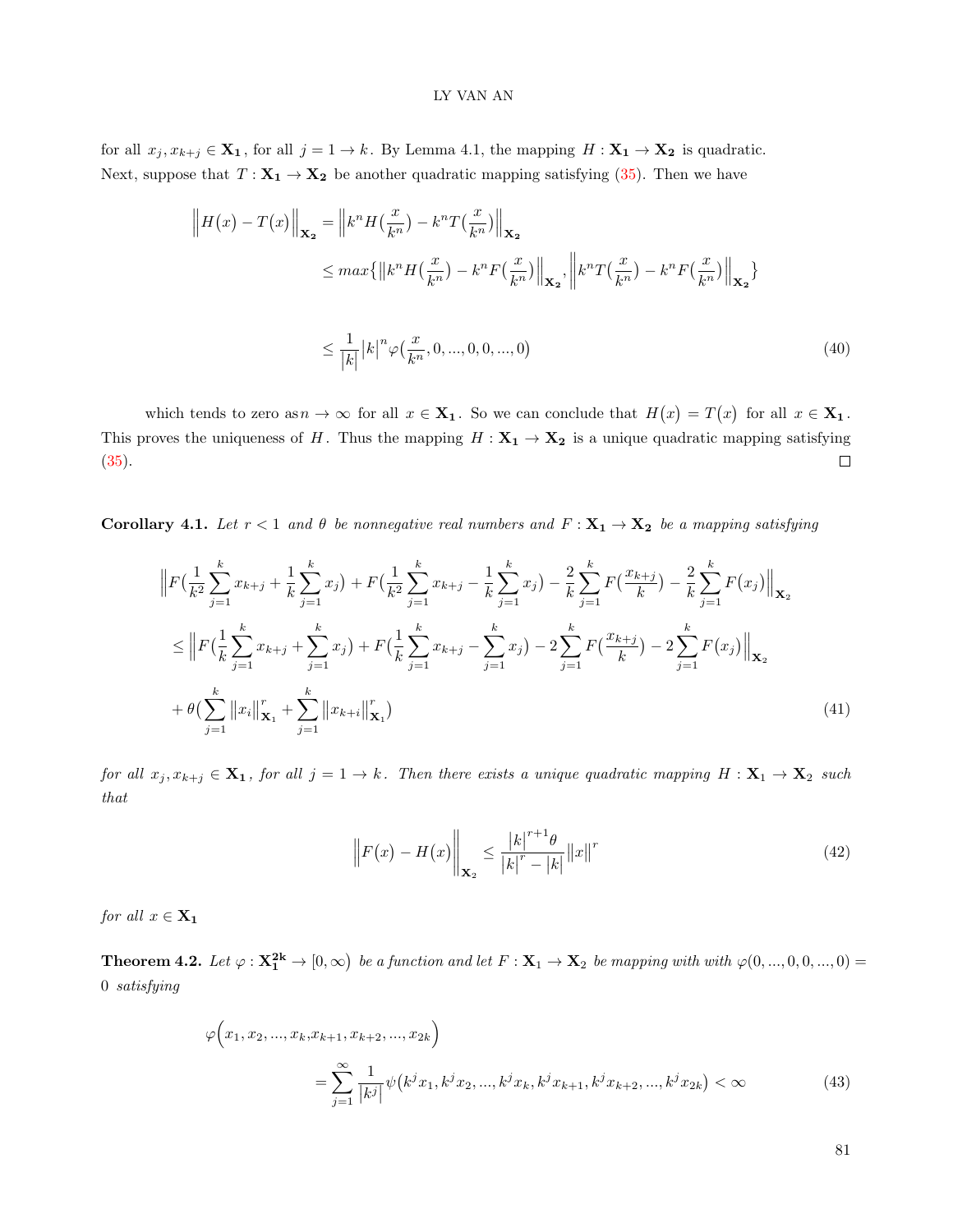$$
\|F\left(\frac{1}{k^2}\sum_{j=1}^k x_{k+j} + \frac{1}{k}\sum_{j=1}^k x_j\right) + F\left(\frac{1}{k^2}\sum_{j=1}^k x_{k+j} + \frac{1}{k}\sum_{j=1}^k x_j\right) - \frac{2}{k}\sum_{j=1}^k F\left(\frac{x_{k+j}}{k}\right) - \frac{2}{k}\sum_{j=1}^k F(x_j) \Big\|_{\mathbf{X}_2}
$$
\n
$$
\leq \left\|F\left(\frac{1}{k}\sum_{j=1}^k x_{k+j} + \sum_{j=1}^k x_j\right) + F\left(\frac{1}{k}\sum_{j=1}^k x_{k+j} + \sum_{j=1}^k x_j\right) - 2\sum_{j=1}^k F\left(\frac{x_{k+j}}{k}\right) - 2\sum_{j=1}^k F(x_j) \Big\|_{\mathbf{X}_2}
$$
\n
$$
+ \psi(x_1, x_2, ..., x_k, x_{k+1}, x_{k+2}, ..., x_{2k}) \tag{44}
$$

for all  $x_j, x_{k+j} \in \mathbf{X_1}$ , for all  $j = 1 \to k$ . Then there exists a unique quadratic mapping  $H: \mathbf{X}_1 \to \mathbf{X}_2$  such that

<span id="page-13-0"></span>
$$
\left\| F(x) - H(x) \right\|_{\mathbf{X}_2} \le |k| \psi(x, 0, ..., 0, 0, ..., 0)
$$
\n(45)

for all  $x \in \mathbf{X}_1$ .

*Proof.* Letting  $x_1 = x$ ,  $x_{j+1} = x_{k+j} = 0$  for all  $j = 1 \rightarrow k$  in [\(44\)](#page-13-0), we get

$$
\left\| F(x) - \frac{1}{k} F(kx) \right\|_{\mathbf{X}_2} \le \psi(kx, 0, ..., 0, 0, 0, ..., 0)
$$
\n(46)

for all  $x \in \mathbf{X_1}$  the rest of the proof is similar to the proof of theorem 4.2.

Corollary 4.2. Let  $r > 1$  and  $\theta$  be nonnegative real numbers and  $F: X_1 \to X_2$  be a mapping with  $F(0) = 0$ satisfying

$$
\|F\left(\frac{1}{k^2}\sum_{j=1}^k x_{k+j} + \frac{1}{k}\sum_{j=1}^k x_j\right) + F\left(\frac{1}{k^2}\sum_{j=1}^k x_{k+j} + \frac{1}{k}\sum_{j=1}^k x_j\right) - \frac{2}{k}\sum_{j=1}^k F\left(\frac{x_{k+j}}{k}\right) - \frac{2}{k}\sum_{j=1}^k F(x_j) \Big\|_{\mathbf{X}_2}
$$
\n
$$
\leq \left\|F\left(\frac{1}{k}\sum_{j=1}^k x_{k+j} + \sum_{j=1}^k x_j\right) + F\left(\frac{1}{k}\sum_{j=1}^k x_{k+j} - \sum_{j=1}^k x_j\right) - 2\sum_{j=1}^k F\left(\frac{x_{k+j}}{k}\right) - 2\sum_{j=1}^k F(x_j) \Big\|_{\mathbf{X}_2}
$$
\n
$$
+ \theta\left(\sum_{j=1}^k \left\|x_i\right\|_{\mathbf{X}_1}^r + \sum_{j=1}^k \left\|x_{k+j}\right\|_{\mathbf{X}_1}^r\right) \tag{47}
$$

for all  $x_j, x_{k+j} \in \mathbf{X_1}$ , for all  $j = 1 \to k$ . Then there exists a unique qudaratic mapping  $H: \mathbf{X}_1 \to \mathbf{X}_2$  such that

$$
\left\| F(x) - H(x) \right\|_{\mathbf{X}_2} \le \frac{|k|^{r+1} \theta}{|k| - |k|^r} ||x||^r \tag{48}
$$

for all  $x \in \mathbf{X_1}$ 

### References

[1] Tosio Aoki. On the stability of the linear transformation in banach spaces. Journal of the Mathematical Society of Japan, 1950, 2(1-2), 64–66.